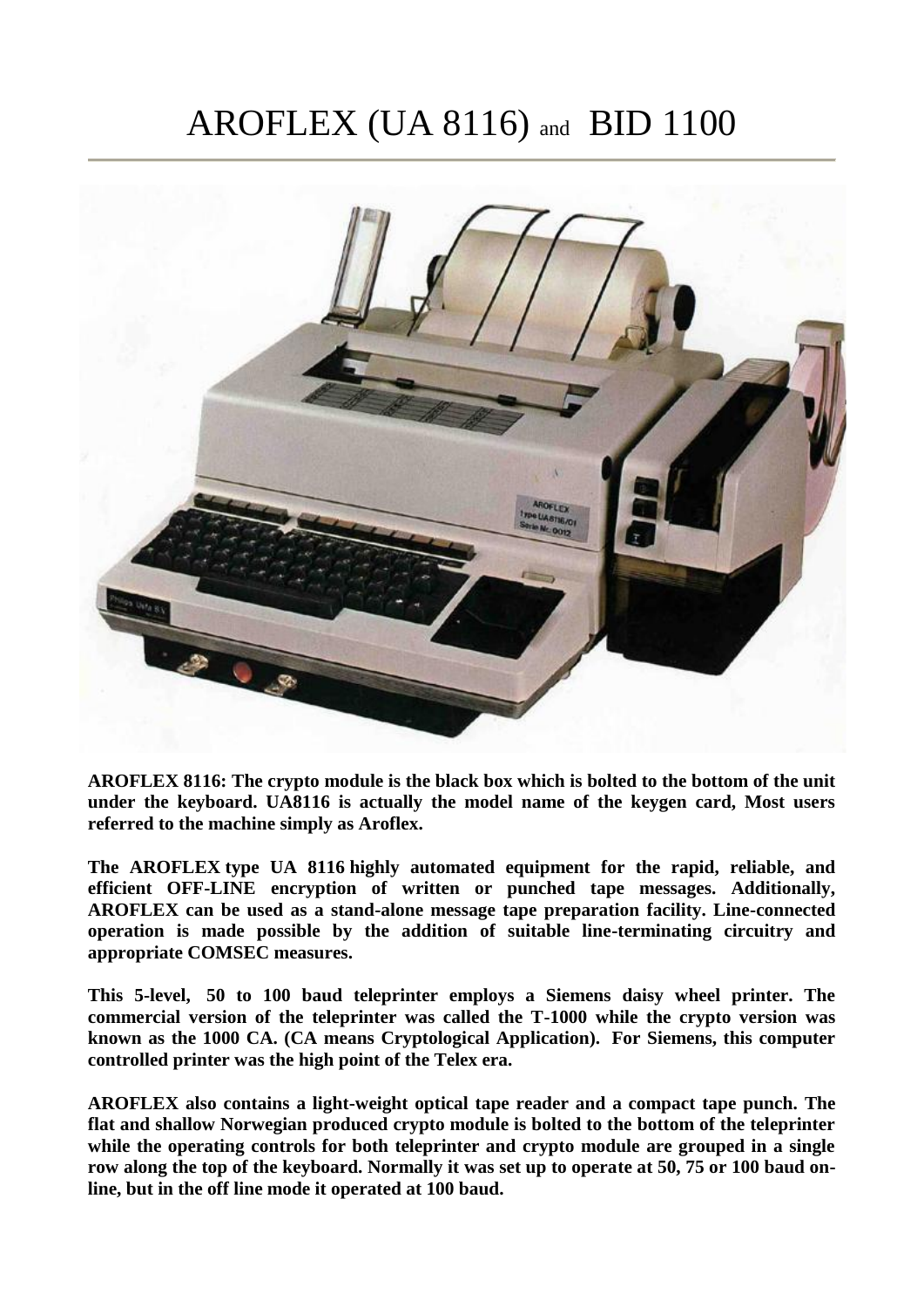**Instead of the tape punch, a magnetic tape cassette recorder can be connected. The magnetic tape has a storage capacity of some 60,000 characters; the recorder can be used for the medium-speed transmission/reception of cryptograms with the aid of special modems. Standalone tape readers and tape punches, operating at speeds of up to 600 baud, can be connected to AROFLEX, thus increasing the throughput speed from 100 to 600 baud. AROFLEX has a standard crypto memory of 6 pages (120 lines of crypto groups) and the format of the cryptograms produced is completely in accordance with the ACP-127 procedure.**

#### **A. KEY SETTING**

**AROFLEX has 26 stores for keying variables: 23 for ordinary traffic, 2 for SPECAT (Special Category) traffic and 1 for enciphering/deciphering the system indicators (serial numbers of the keys).**

**Insertion of a new key is simple and takes only a few moments:**

- **insert and turn the physical INSERT key in the appropriate lock on the crypto module.**
- **type the address of the required key store.**
- **type the serial number, the keying variables and the check word from the key list.**
- **remove the INSERT key**

**The keying variables can also be inserted by means of punched tape fed through the tape reader. A connector for an electronic gun is fitted for keying purposes. The two SPECAT key stores can only be used (for key-setting, encryption, or decryption) if the physical SPECAT key is inserted and turned in the second lock on the crypto module. The use of "all zero" or "empty" key stores is automatically inhibited. In an emergency situation, all stored keying variables and the contents of the crypto memory are destroyed instantly on firmly pushing the red button on the crypto module.**

#### **B. LINE CONNECTED OPERATION**

**AROFLEX readily lends itself to line-connected operation for transmission and reception of both clear and crypto text. The addition of suitable line circuitry and communications security devices turns a pure off-line equipment into a self-contained line-connected crypto terminal.**

**Whenever AROFLEX is connected to the line, a clear warning lamp lights up to signal to the operator that he is not operating in the off-line mode. Classified text is first off-line encrypted in the INDIRECT mode. When the encryption process has been completed, the OFF LINE mode is terminated by pushing of the OUT button; next the LINE CONNECT button is pressed. As a result of the pushing of the OUTPUT button, the complete cryptogram is then transmitted at the appropriate line speed.**

#### **C. DECIPHERING**

**AROFLEX is capable of virtually "on-line decryption when it is set to the DIRECT DECIPHER mode; incoming cryptograms are automatically decrypted and printed or punched. If the correct key is not stored, or if a SPECAT key was used, or if a clear text message is received, the actual incoming text is printed and punched for later processing. As soon as a message comes in, the warning lamp lights up and any off-line process is "frozen" immediately, to be resumed when the message has been received completely and the line is released again. The answer-back device is always free to react to the "Who are you?" signal.**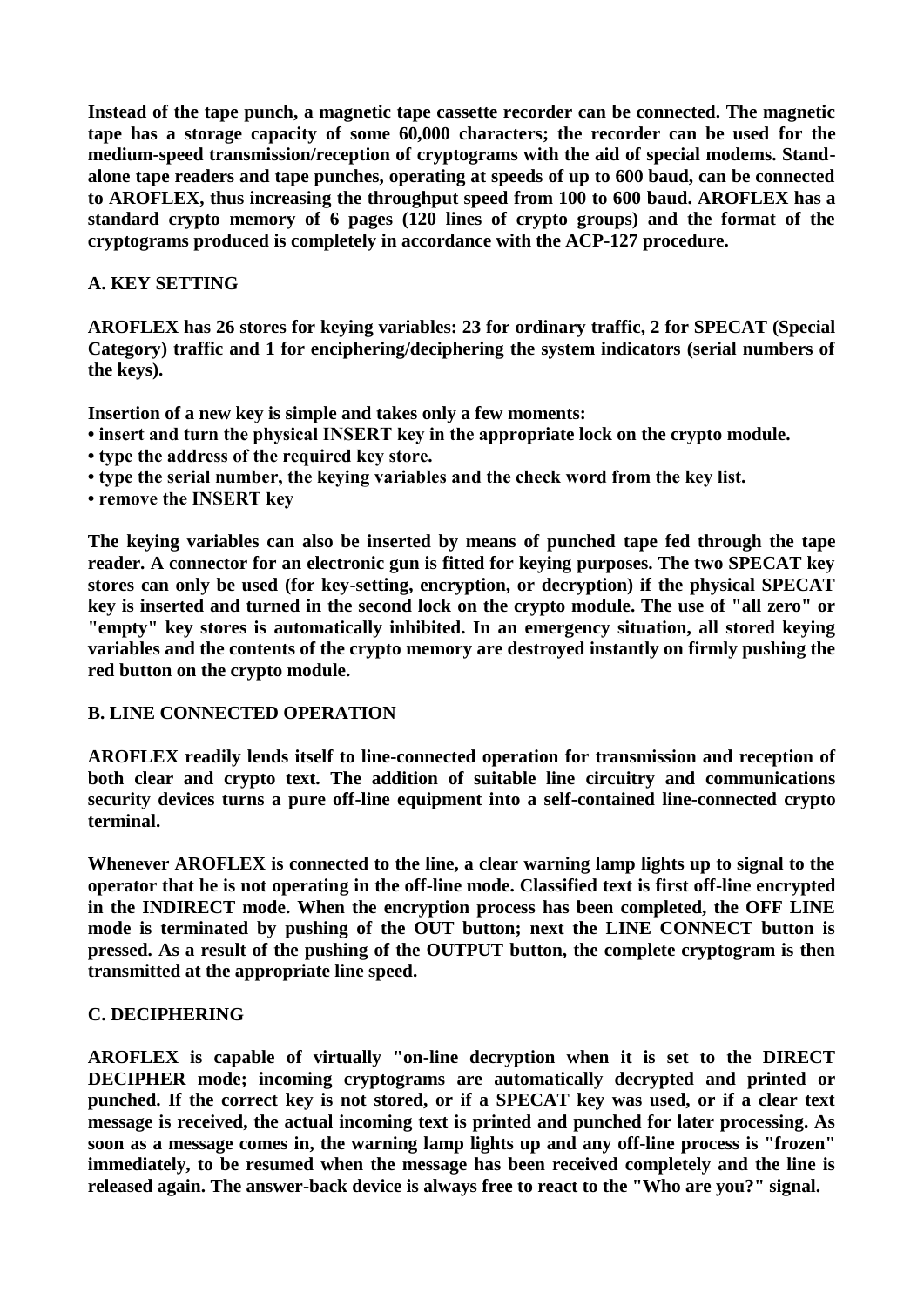## **D. TYPES OF LINES**

**Line circuitry for point-to-point circuits, telex networks, store-and-forward systems, and Telex Over Radio (ARQ) is available, covering a wide range of signalling voltages, currents, polarities, and characteristics. AROFLEX is provided with the normal teleprinter controls for either point-to-point or switched circuits; these controls are: "CALL", "CLEAR", "HERE IS", "PUNCH STAND BY", and "OFF LINE". All teleprinter controls are grouped together in the left-hand row of push buttons directly above the keyboard.**

#### **E. SUMMARY OF FEATURES**

## *OFF-LINE MODE*

**• Direct encryption/decryption with immediate output.**

**• Indirect encryption/decryption with monitoring of the input, and intermediate storage, of the cryptogram and subsequent production of the output in a second cycle of operations.**

**• Completely automatic decryption.**

**• Plain text modes without and with counting of line feeds and automated procedures in accordance with ACP-127.**

**• Plain text copy.**

## *LINE CONNECTED MODE*

**• Automatic on-line decryption.**

**• Unrestricted transmission of cryptograms.**

**• Ample communications security devices against operator's mistakes.**

**• Line circuitry for point-to-point circuits, for circuit-switched networks and store-and-**

**forward systems for Telex over Radio (ARQ).**

**• Stand-by position with automatic start of tape punch.**

## *INPUT/OUTPUT*

**• Keyboard with automatic figures/letters shift, automatic carriage return plus line feed.**

**• Built-in lightweight optical tape reader.**

**• Daisywheel printer which can be switched off.**

**• Clip-on tape punch.**

**• Option of connecting external stand-alone tape readers and punches of more than 600 baud via adaptors.**

## *FORMAT*

**• Crypto output in 5-letter groups in the English alphabet and the CCITT # 2 code; one space between groups; 10 groups to one line; 20 lines to one page; 6 pages to one transmission section.**

**• Automated beginning, paging information, and termination of messages with automatic group count, according to ACP-127.**

**• Automatic correction of format or during decryption.**

**• Manual rectification of format or input possible during decryption in the INDIRECT mode, in order to ensure flawless decryption.**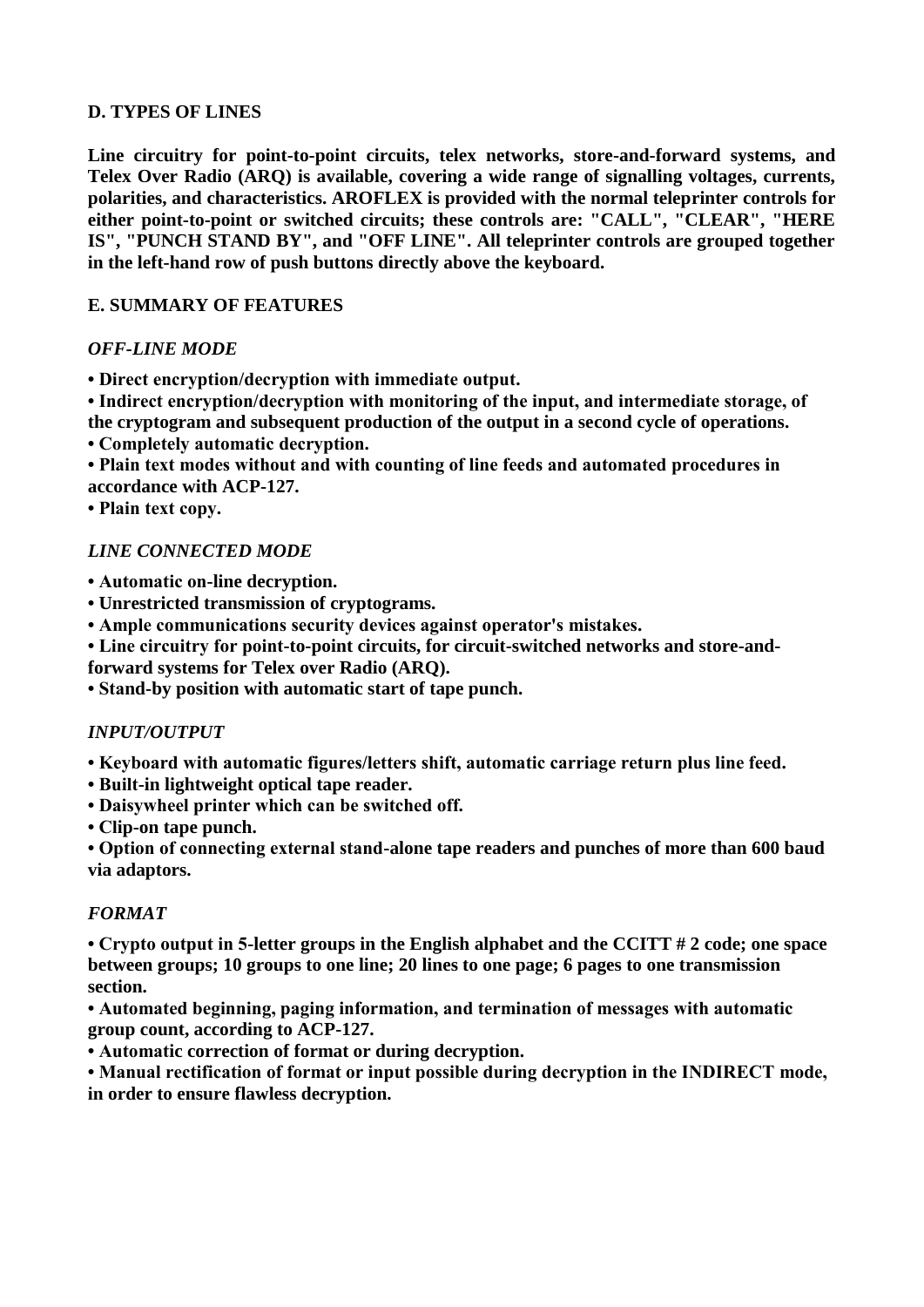# *KEY SETTING*

**• Five figure indicator plus 24 characters plus five letter check word which can be inserted by means of the keyboard or tape reader.**

- **• 23 "general" and 2 "special category" key stores.**
- **Automatic generation of check word for each key.**
- **Use of "all zero" or "empty" key stores impossible.**

**• Zeroizing of all key stores and crypto memory in case of emergency by pushing a special button.**

**• No loss of stored keys or contents of crypto memory during power mains interruptions of less than 1 hour.**

- **Automatically generated and processed message key automatic selection of key-setting for decryption.**
- **Key stores accessible for insertion of new keys only when a physical key is turned in a lock.**

# *BASIC DATA*

- **Height: 230 mm; 330 mm with full roll of paper.**
- **Width: 420 mm; 530 mm with clip-on tape punch.**
- **Depth: 550 mm; 600 mm with full roll of paper.**
- **Weight: 20 kg; 25 kg with tape punch; 35 kg in transport case.**
- **Power supply: 110/220 VAC, 50/60 or 400 Hz.**
- **Power consumption: 150 VA (volt-amps) in full operation, 40 VA in stand-by mode.**
- **Operating temperature range: - 10°C to + 55°C.**
- **MTBF: calculated to be well in excess of 5000 hours. No periodic maintenance or electronic calibration required.**
- **Noise with operating tape punch: less than 55 dB (A)**

# *CRYPTOLOGICAL DATA*

- **• 1036 different key families.**
- **• 107 variations of any key family.**
- **• Guaranteed minimum length of any key series: 240 years at 100 baud.**
- **• Automatic generator for random message keys.**

**• L.S.I, hardware key generator, software controlled adequate fail-safe and TEMPEST measures.**

## *OPTIONAL ITEMS*

- **Magnetic cassette tape recorder instead of tape punch.**
- **Wooden or metal transport cases.**
- **Line terminating circuitry for line-connected mode.**
- **Electronic gun for rapid key-setting.**
- **Adaptors to connect stand-alone tape equipment to AROFLEX.**

## *MAIN CRYPTO CONTROLS*

- **Physical key for INSERTING key settings.**
- **PROCEDURE and PREAMBLE buttons for clear text start and end of message.**
- **ENCIPHER**
- **DECIPHER**
- **PLAIN TEXT**